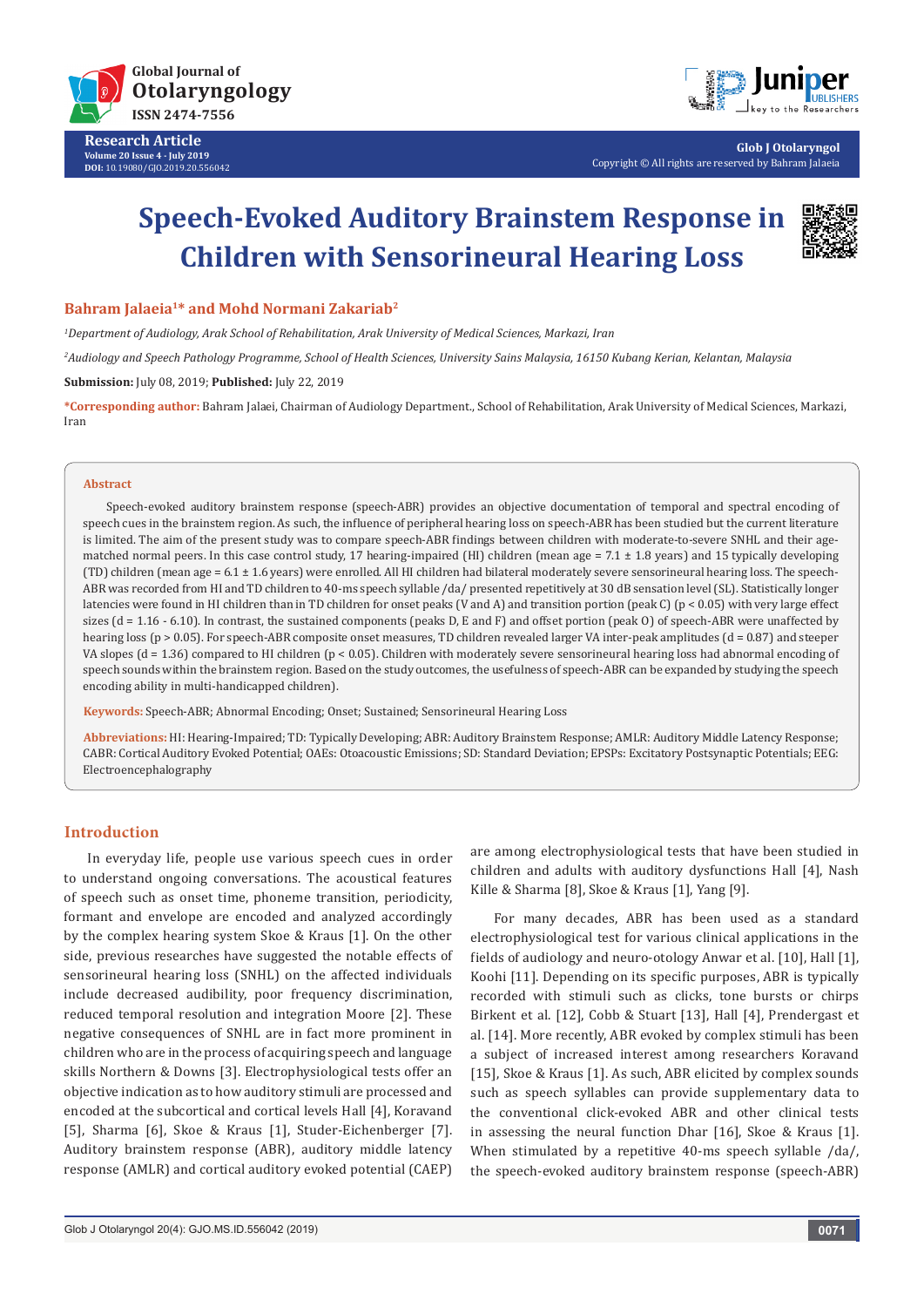waveform typically consists of seven peaks (Figure 1). As shown, peaks V and A reflect the onset (transient) property of speech-ABR, that is analogous to wave V of click-evoked ABR Song [17]. These peaks are highly dependent on the neural synchronization upon auditory stimulations Skoe & Kraus [1]. The consonant-tovowel transition segment of the syllable /da/ is represented by peak C. Peaks D, E, and F represent the phase-locked sustained region (i.e., FFR), while peak O reflects the offset portion of steady-state vowel Skoe & Kraus [1].



Speech-ABR can be recorded reliably with monaural and binaural stimulations Ahadi [18], Uppunda [19], as well as in the presence of background noise Chandrasekaran [20], Cunningham [21], Hornickel [22]. The responsiveness of speech-ABR in documenting neural plasticity following specific training procedures is also encouraging Jalaei, Filippini [23], Krishnamurti [24], Russo [25], Song [26]. Deficits in the neural encoding of speech cues have been revealed by speech-ABR in individuals with learning problems Cunningham [21], King [27], Sanfins [28], Wible [29], phonological disorders Gonçalves [30], auditory processing disorders Krishnamurti [24], attention deficit disorders Jafari [31], autism Russo [32], epilepsy Elkabariti [33] and stuttering problems Tahaei [34]. The results of numerous studies on speech-ABR have shown that this electrophysiological response is indeed useful, sensitive and reliable in providing objective documentation of temporal and spectral encoding of complex stimuli Skoe & Kraus [1]. It can be effectively elicited by stimuli that are transient or sustained, abrupt or slow and continuous or interrupted Skoe & Kraus [1]. To produce robust speech-ABR waveforms, peripheral hearing system, auditory nerve and brainstem nuclei must be intact and functioning. As such, the influence of peripheral hearing loss on the brainstem processing of speech and complex sounds has been studied but the current literature is limited and contentious. In a study by Koravand [15], speech-ABR results were compared between normally hearing children  $(n = 13, \text{ aged } 6 \text{ to } 14 \text{ years})$ and children with bilateral mild-to-moderately severe SNHL (n = 12, aged 6 to 14 years).

The typical speech syllable /da/ was employed to record the speech-ABR waveforms. While the onset and phoneme transition peaks were unaffected by hearing loss, significantly longer latencies of FFR peaks (D and E) were found in the hearing-impaired group. The authors then concluded that there were specific patterns of subcortical encoding of speech sounds in children with mild-to-moderately severe SNHL. In line with this, Anderson [35] recorded speech-ABR to speech syllable /da/ from normally hearing older adults ( $n = 15$ , aged 61 to 68 years) and older adults with mild-to-moderate SNHL  $(n = 15, a$  ged 60 to 71 years). They then found that the neural representation of envelope-to-fine structure of the sustained segment of speech sounds was imbalanced in the hearing-impaired group. No such result was seen in the control group. On the other hand, contradictory results were reported by other studies Leite [36], Nada [37]. In a study by Nada [37], speech-ABR (elicited by syllables (/da/ and /ba/) was recorded from 40 adults with bilateral mild-to-moderate SNHL and 20 adults with normal hearing. For both types of speech syllables, statistically longer latencies of speech-ABR onset peaks (V and A) were found in the hearing-impaired group than in the normal group. When evoked by speech syllable /da/, the hearing-impaired adults also revealed longer peak C latencies than the normal group.

The sustained FFR features, on the other hand, were not affected by the peripheral hearing loss. The insignificant influence of peripheral hearing loss on FFR peaks was also reported by Leite [36] who studied speech-ABR in children with bilateral mild-to-moderate SNHL. Methodological differences (e.g., different age groups, different severity of hearing loss etc.) are the likely reasons for discrepancies between the results, in which further confirmation is required. Taken together, more research efforts are needed to enhance the current understanding on the influence of hearing loss on the brainstem encoding of speech sounds. As such, speech-ABR outcomes in children with more severe hearing loss have not been reported. The present study, thus, was carried out to compare speech-ABR findings between typically developing children and children with moderately severe SNHL. Due to the notable hearing loss, it was hypothesized that the neural encoding of transient, phoneme transition and sustained segments of speech sounds would be degraded in children with SNHL relative to their age-matched normal peers.

# **Materials and Methods**

# **Participants**

Thirty-two Malaysian children aged from 4 to 9 years participated in this case-control study. Of this, 17 of them were hearing-impaired children (mean age =  $7.1 \pm 1.8$  years, 8 girls and 9 boys) and the remaining 15 were typically developing children (mean age =  $6.1 \pm 1.6$  years, 8 girls and 7 boys). All typically developing (TD) children had no hearing, communication or academic problems and performed normally in pure tone audiometry (PTA thresholds of ≤ 20 dB HL at 250- 8000 Hz octave frequencies) and tympanometric testing (i.e.,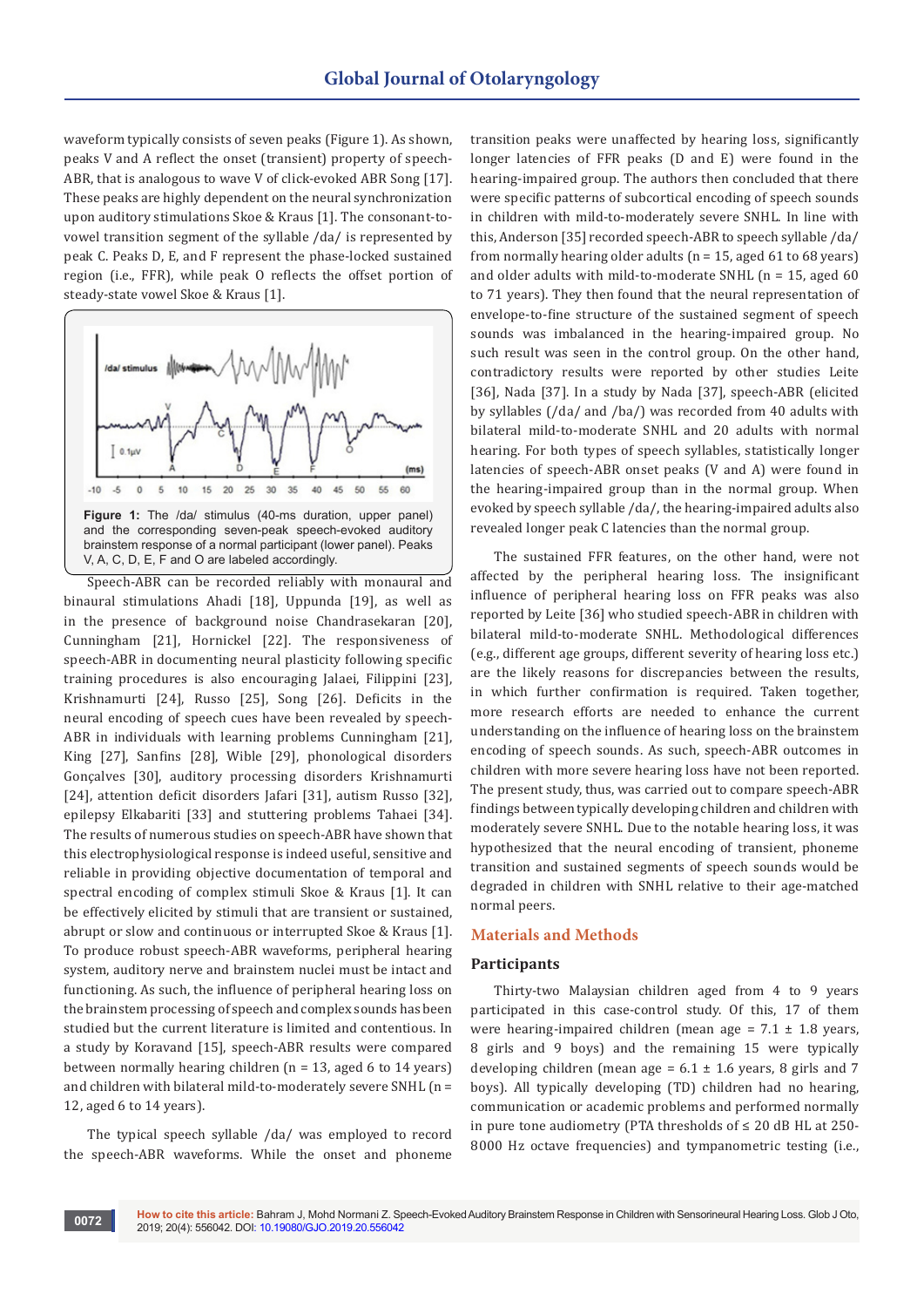healthy middle ear function) bilaterally. They were recruited among children of staff members of University Hospital. The hearing-impaired (HI) children, on the other hand, were selected among patients of Audiology Clinic, University Hospital using the convenience sampling method. All of them had hearing levels within a moderately severe range (sensorineural type) with downward sloping patterns bilaterally. They are all hearing aid wearers and had no other medical disabilities (as reported in their medical files). They also had no otoacoustic emissions (OAEs) in both ears, suggestive of poor functions of outer hair cells. All procedures performed in this study involving human participants were in accordance with the ethical standards of Universiti Sains Malaysia (USM/PPP/JEPeM [245.3(5)]) and with the 1975 Helsinki declaration and its later amendments. Prior to the data collection, informed consent was obtained from the parents of children included in the study.

#### **Stimuli and Recording Parameters**

The speech-ABR was recorded according to the standard protocol with a two-channel auditory evoked potential device (Natus Medical Inc., Mundelein, USA). The electrodes were positioned accordingly on each child's head: non-inverting on the vertex, inverting on the right mastoid and ground on the forehead. The impedance of all electrodes was kept below 3 KΩ and within 1 KΩ of each other. The standard 40-ms syllable / da/ was used as the stimulus to record speech-ABR (Figure 1). It begins with an initial onset burst and followed by a CV transition. The fundamental frequency (F0) of the stimulus rises linearly from 103 to 125 Hz while the formants shift as follows: F1: 220 → 720 Hz; F2: 1700 → 1240 Hz; F3: 2580 → 2500 Hz. The fourth (3600 Hz) and fifth (4500 Hz) formants remain constant for the duration of the stimulus. The stimulus was presented to each child's right ear at 30 dB SL (i.e., 30 dB above the averaged hearing level at 500, 1000, 2000 and 4000 Hz) using the headphones. The stimulus rate was 10.3/s with 3000 sweeps for each trial. The time window was set at 74.67 ms (including a 10-ms pre-stimulus period). The acquired responses were amplified 100,000 times and band-pass filtered at 100-2000 Hz. For eliminating the unwanted responses, the artifact rejection was set at  $\pm$  23.8 µV. To ensure good waveform replicability, the recording was repeated twice for each trial. During the speech-ABR recording, the children laid comfortably in the supine position on the provided bed while watching voiceless cartoons.

# **Statistical Analyses**

Two experienced audiologists were involved in identifying and verifying speech-ABR peaks. For each child, amplitude and latency values of speech-ABR peaks (V, A, C, D, E, F and O) were computed. Speech-ABR composite onset measures (VA inter-peak duration, VA inter-peak amplitude and VA slope) were also recorded. Since all data were found to be normally distributed (p > 0.05 by Kolmogorov-Smirnov normality test), parametric inferential statistical analyses were carried out. To control for the possible effect of age and gender on speech-ABR

data, analysis of covariance (ANCOVA, with age and gender as covariates) was conducted to compare the speech-ABR findings between TD and HI groups. Prior to this, the data were initially tested for the homogeneity of slopes to ensure the ANCOVA assumption had not been violated. Pearson analysis was used to determine the correlation between hearing level and speech-ABR results. The p values of less than 0.05 were considered statistically significant. In addition, to determine the magnitude of difference between the two groups, Cohen's effect size (d) was computed and interpreted as small  $(d = 0.20)$ , medium  $(d = 0.20)$ = 0.50), large (d = 0.80) or very large (d ≥ 1.00) Kraemer [38]. All data analyses were conducted with SPSS software version 20 (SPSS Inc, Chicago, IL, USA).

# **Results**

#### **Age and Hearing Profiles**

In the present study, even though the mean age was descriptively lower in the TD group  $(6.1 \pm 1.6 \text{ years})$  than in the HI group (7.1  $\pm$  1.8 years), this age difference was not significant  $(t = -1.766, df = 30, p = 0.088)$ . For the HI group, the hearing thresholds ranged from 30 to 85 dB HL between 500, 1000, 2000 and 4000 Hz frequencies in both ears. The averaged hearing levels (at 500, 1000, 2000 and 4000 Hz frequencies) ranged from 51.3 to 71.3 dB (mean = 62.4 ± 5.7 dB) and from 46.3 to 72.5 dB (mean =  $62.9 \pm 7.2$  dB) for the right and left ears, respectively. These averaged hearing levels were found to be comparable between the ears (t =  $-0.372$ , df = 16, p = 0.717).





Reliable speech-ABR waveforms had been successfully obtained from all children of both groups. The representative speech-ABR waveforms of a TD child and a HI child are depicted in Figure 2. Mean, standard deviation (SD) and inferential statistical analyses for speech-ABR results for both groups are shown in Table 1. As revealed, the speech-ABR latencies were descriptively longer in the HI group than in the TD group, particularly for onset peaks. This observation was then confirmed by ANCOVA results, in which statistically longer latencies were found in HI children for peaks V, A and C ( $p < 0.05$ ). For these peaks, effect sizes were very large indicating that substantive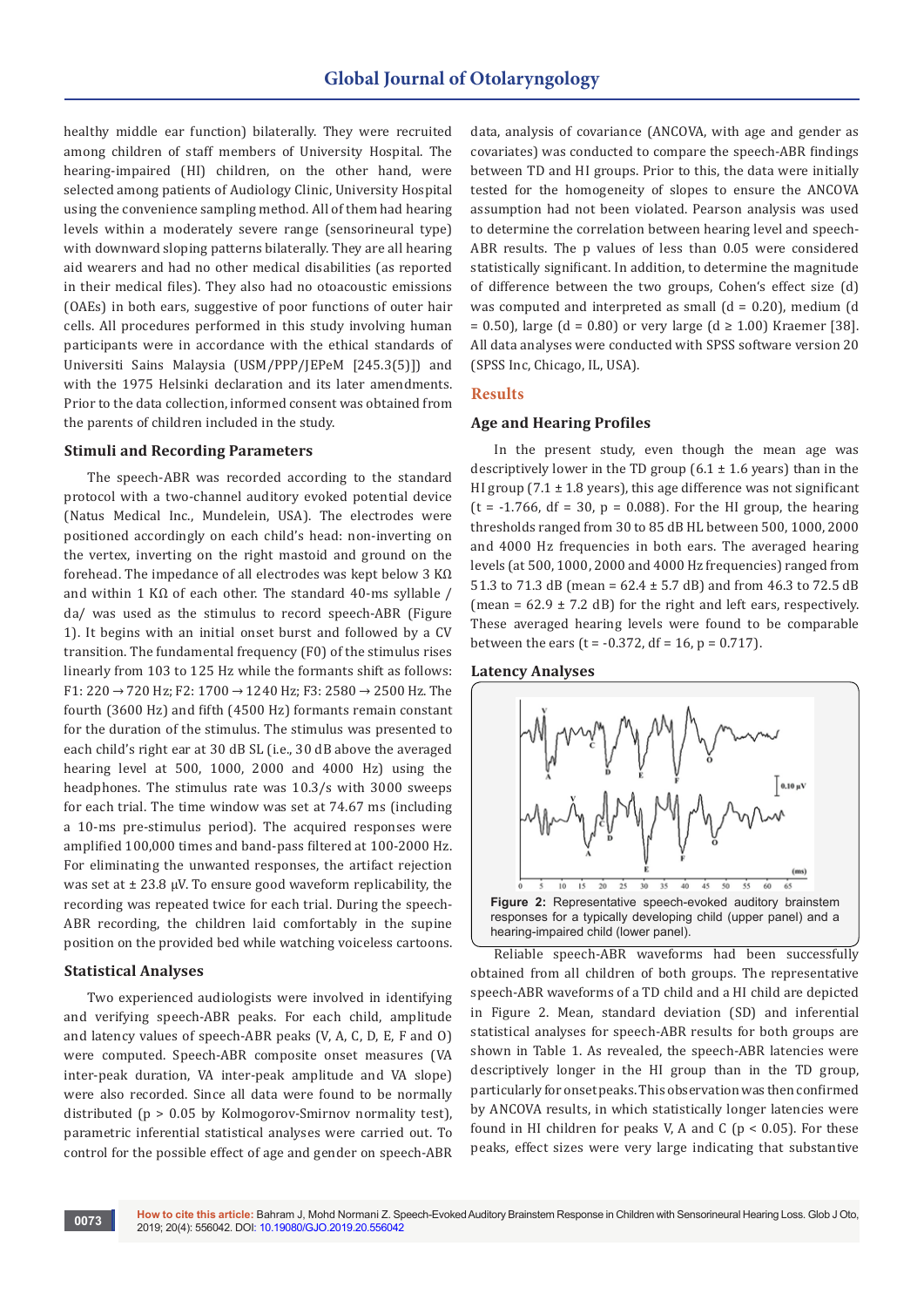differences were indeed noted between the two groups  $(d = 1.16$ - 6.10). On the other hand, the sustained FFR components (peaks D, E and F) and offset portion (peak O) of speech-ABR were not affected by hearing loss as comparable latency findings were noted between the two groups (p > 0.05). To further support the ANCOVA results, the correlations between hearing level and speech-ABR results were also reported. As shown in Table 2, strong positive correlations were noted between hearing level and latency of peak V ( $r = 0.90$ ,  $p < 0.001$ ) and peak A ( $r = 0.93$ , p < 0.001). A moderate but significant correlation was found between hearing level and peak C latency  $(r = 0.54, p = 0.001)$ . In this regard, latency of these peaks increased with increasing the hearing level. No significant correlations were found between hearing level and latency of sustained peaks of speech-ABR (p  $> 0.05$ ).

### **Amplitude Analyses**

For peak amplitude, the significant statistical result was only found for peak A (Table 1). That is, the mean amplitude of peak A was significantly larger in the TD group (-0.19  $\pm$  0.07  $\mu$ V) than in the HI group  $(-0.07 \pm 0.05 \,\mu\text{V})$  (F = 28.374, df = 1, 28, p < 0.001). This amplitude difference was further supported by a very large effect size (d = 1.99). As revealed in Table 2, a strong correlation was also found between hearing level and peak A amplitude (r = 0.71, p < 0.001). No such statistical outcomes were seen for other speech-ABR peaks.

# **Composite Onset Measures**

While no significant result was found for VA inter-peak duration (F =  $0.131$ , df = 1, 28, p =  $0.720$ ), TD children revealed statistically larger VA inter-peak amplitudes and steeper VA slopes compared to HI children (p < 0.05). As shown in Table 1, the effect size was large for VA slope  $(d = 0.87)$  and very large for VA inter-peak amplitude  $(d = 1.36)$ . Other than the VA interpeak duration ( $r = 0.01$ ,  $p = 0.986$ ), significant correlations were found between hearing level and composite onset measures of speech-ABR (p < 0.05) (Table 2).

**Table 1:** Mean, standard deviation (SD), p value for analysis of covariance (ANCOVA, with age and gender as covariates) and Cohen's effect size (d) of speech-evoked auditory brainstem response peak amplitudes, peak latencies and composite onset measures for typically developing (TD) and hearing-impaired (HI) groups.

|                              | Mean (SD)     |               |            |                 |
|------------------------------|---------------|---------------|------------|-----------------|
|                              | TD $(n = 15)$ | $HI (n = 17)$ | p value    | Effect size (d) |
| Latency (ms)                 |               |               |            |                 |
| V                            | 7.31(0.30)    | 12.85 (1.47)  | $< 0.001*$ | 5.2             |
| A                            | 8.40 (0.32)   | 13.88 (1.23)  | $< 0.001*$ | 6.1             |
| C                            | 19.13 (0.93)  | 20.05(0.65)   | $0.001*$   | 1.16            |
| D                            | 23.15 (0.59)  | 23.21 (1.03)  | 0.856      | 0.07            |
| $\mathbf E$                  | 31.97 (0.61)  | 31.96 (1.19)  | 0.659      | 0.02            |
| $\mathbf F$                  | 40.57 (0.68)  | 40.86 (1.32)  | 0.795      | 0.28            |
| $\boldsymbol{0}$             | 48.99 (1.10)  | 49.86 (1.80)  | 0.138      | 0.58            |
| Amplitude $(\mu V)$          |               |               |            |                 |
| V                            | 0.11(0.05)    | 0.10(0.08)    | 0.965      | 0.1             |
| A                            | $-0.19(0.07)$ | $-0.07(0.05)$ | $< 0.001*$ | 1.99            |
| $\mathsf C$                  | $-0.04(0.05)$ | $-0.06(0.04)$ | 0.117      | 0.58            |
| D                            | $-0.17(0.05)$ | $-0.14(0.08)$ | 0.561      | 0.32            |
| $\mathbf E$                  | $-0.21(0.05)$ | $-0.20(0.11)$ | 0.646      | 0.16            |
| $\mathbf F$                  | $-0.18(0.07)$ | $-0.17(0.11)$ | 0.969      | 0.12            |
| $\mathbf{0}$                 | $-0.12(0.05)$ | $-0.14(0.14)$ | 0.864      | 0.23            |
| Composite onset measures     |               |               |            |                 |
| VA inter-peak duration (ms)  | 1.09(0.01)    | 1.04(0.60)    | 0.72       | 0.13            |
| VA inter-peak amplitude (µV) | 0.30(0.11)    | 0.17(0.10)    | $0.002*$   | 1.36            |
| VA slope (µV/ms)             | $-0.28(0.10)$ | $-0.19(0.13)$ | $0.036*$   | 0.87            |

\*Statistically significant at p < 0.05.

# **Discussion**

Recall that the present study aimed to compare the speech-ABR findings between typically developing children and children with moderately severe hearing loss. Since OAEs were absent in all tested HI children (suggestive of cochlear damage), the type of hearing loss was likely to be sensory loss. The comparisons

between the two groups were considered appropriate as the age and gender distributions were comparable. Furthermore, age and gender influences (if any) were controlled with the use of ANCOVA when speech-ABR results were compared between TD and HI groups. Overall, based on the statistical results, a pronounced influence of hearing loss was observed on some speech-ABR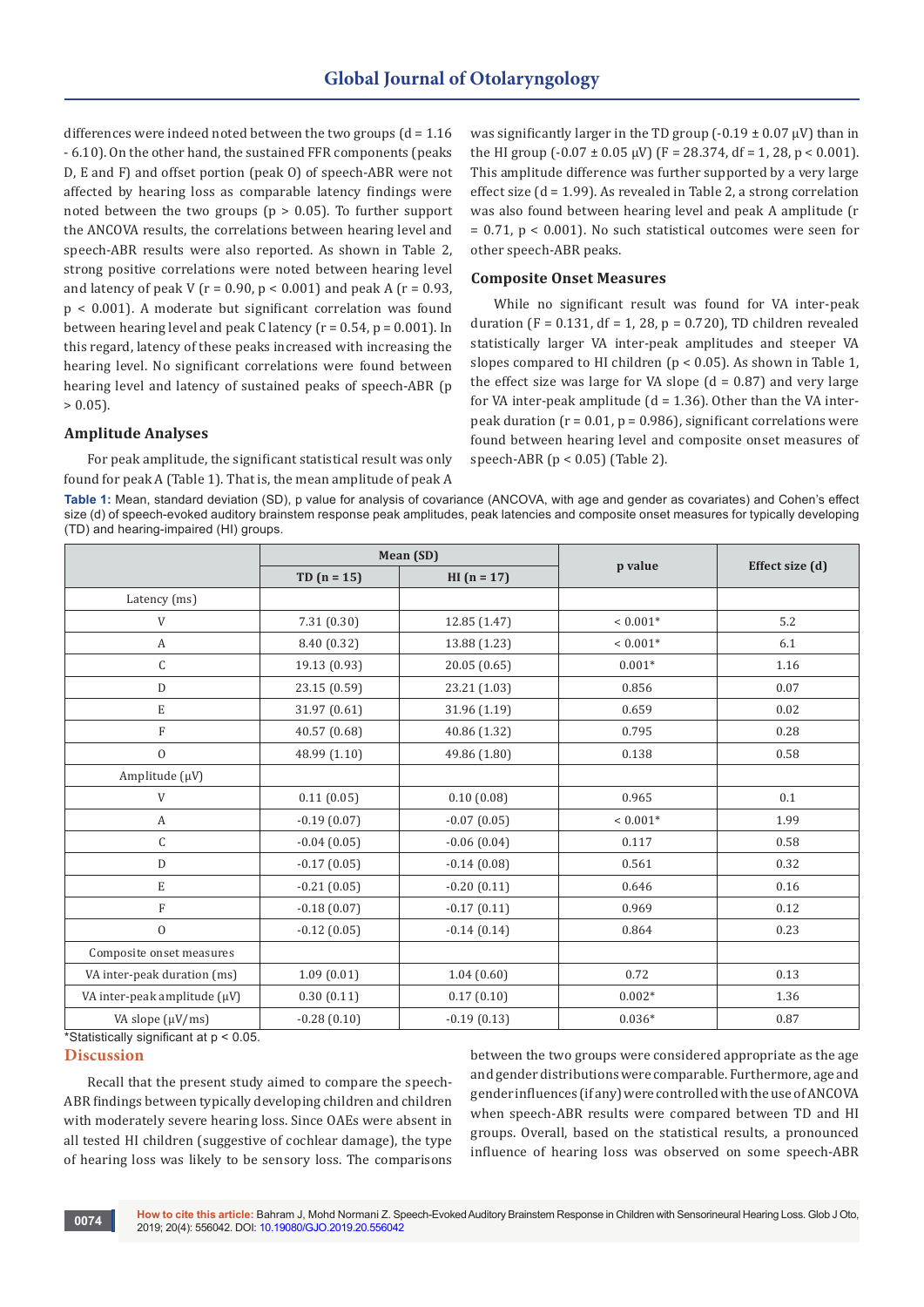peaks. Different from the findings of previous studies, the peak latencies of TD children in the present study were consistently longer. This is not surprising as low stimulation levels (i.e., 30 dB SL) were used to record speech-ABR. Most of studies on speech-ABR among normally hearing participants utilized high intensity levels ( $\geq 80$  dB SPL), which resulted in waveforms with earlier peak latencies Koravand [15], Leite [36], Sanfins [39]. This latency pattern is common and has been consistently demonstrated in many auditory electrophysiological tests Hall [4], Møller [40], Picton [41]. As reported elsewhere, at high

intensity levels, the neural responses are mostly contributed by the basal part of cochlea Picton [41]. At lower intensity levels, the site of excitation moves toward the apical region of cochlear, resulting in ABR with longer latencies Picton [41]. In addition, the earlier ABR latencies at high stimulation levels may also be contributed by the temporal aspect of excitatory postsynaptic potentials (EPSPs). That is, the time taken for EPSPs to reach thresholds is faster at high intensity levels (thus, shorter latencies) than at low intensities Møller [40].

**Table 2:** Correlation coefficient (r) and corresponding p values when hearing level (in dB HL) is compared with speech-evoked auditory brainstem response results.

|                              | Hearing level (dB HL) |                     |  |
|------------------------------|-----------------------|---------------------|--|
|                              | $\mathbf r$           | $\, {\bf p}$        |  |
| Latency (ms)                 |                       |                     |  |
| $\ensuremath{\mathsf{V}}$    | 0.9                   | $< 0.001^{\ast}$    |  |
| A                            | 0.93                  | $< 0.001^{\ast}$    |  |
| $\mathsf C$                  | 0.54                  | $0.001*$            |  |
| ${\rm D}$                    | 0.03                  | 0.853               |  |
| $\mathbf E$                  | 0.01                  | 0.941               |  |
| $\mathbf F$                  | 0.12                  | 0.493               |  |
| $\mathbf 0$                  | 0.24                  | 0.186               |  |
| Amplitude (µV)               |                       |                     |  |
| $\ensuremath{\mathsf{V}}$    | 0.06                  | 0.783               |  |
| $\boldsymbol{A}$             | 0.7                   | ${}< 0.001*$        |  |
| $\mathsf C$                  | 0.22                  | 0.22                |  |
| ${\rm D}$                    | $0.18\,$              | 0.318               |  |
| $\mathbf E$                  | $0.08\,$              | 0.617               |  |
| $\mathbf F$                  | 0.06                  | 0.714               |  |
| $\boldsymbol{0}$             | 0.12                  | 0.502               |  |
| Composite onset measures     |                       |                     |  |
| VA inter-peak duration (ms)  | $0.01\,$              | 0.986               |  |
| VA inter-peak amplitude (µV) | $-0.57$               | $< 0.001\mathrm{*}$ |  |
| VA slope (µV/ms)             | 0.45                  | $0.009*$            |  |

\*Statistically significant at p < 0.05.

# **Onset peak measures of speech-ABR**

In the present study, the latencies of onset peaks (V and A) were significantly prolonged in the HI group with very large effect sizes. Moreover, the hearing levels were positively correlated with the onset peak latencies. This suggests that the temporal encoding of stop consonant in the brainstem region is notably degraded in children with SNHL. This abnormal speech encoding might also contribute to the poor ability of HI children in understanding conversations in their daily life. The delayed onset latencies in HI participants have also been reported in the previous studies on speech-ABR Archana [42], Nada [37] and click-evoked ABR Keith & Greville [43], Strelcyk [44]. In this regard, the use of transient broadband signals would excite all regions of the cochlea Hall [4]. In cases of downward sloping hearing loss (where high-frequency hearing loss is more

prominent), the contribution to the ABR from neurons in the basal region would be reduced, whereas the contribution from more apical neurons would be increased, resulting in longer ABR latencies Hall [4], Gorga [45]. Prolonged latencies of speech-ABR onset peaks have also been observed in normally hearing children with learning disabilities King [27] and auditory processing disorders Krishnamurti [24], suggesting abnormal encoding of speech sounds at the brainstem level.

On the other hand, Koravand [15] found no significant differences in the onset peak latencies between normal and HI children. This finding is not consistent with the present study outcome, which is likely due to the methodological difference. Unlike the present study that recruited children with greater hearing loss, Koravand [15] recorded the speech-ABR from children with mild-to-moderately-severe hearing loss, which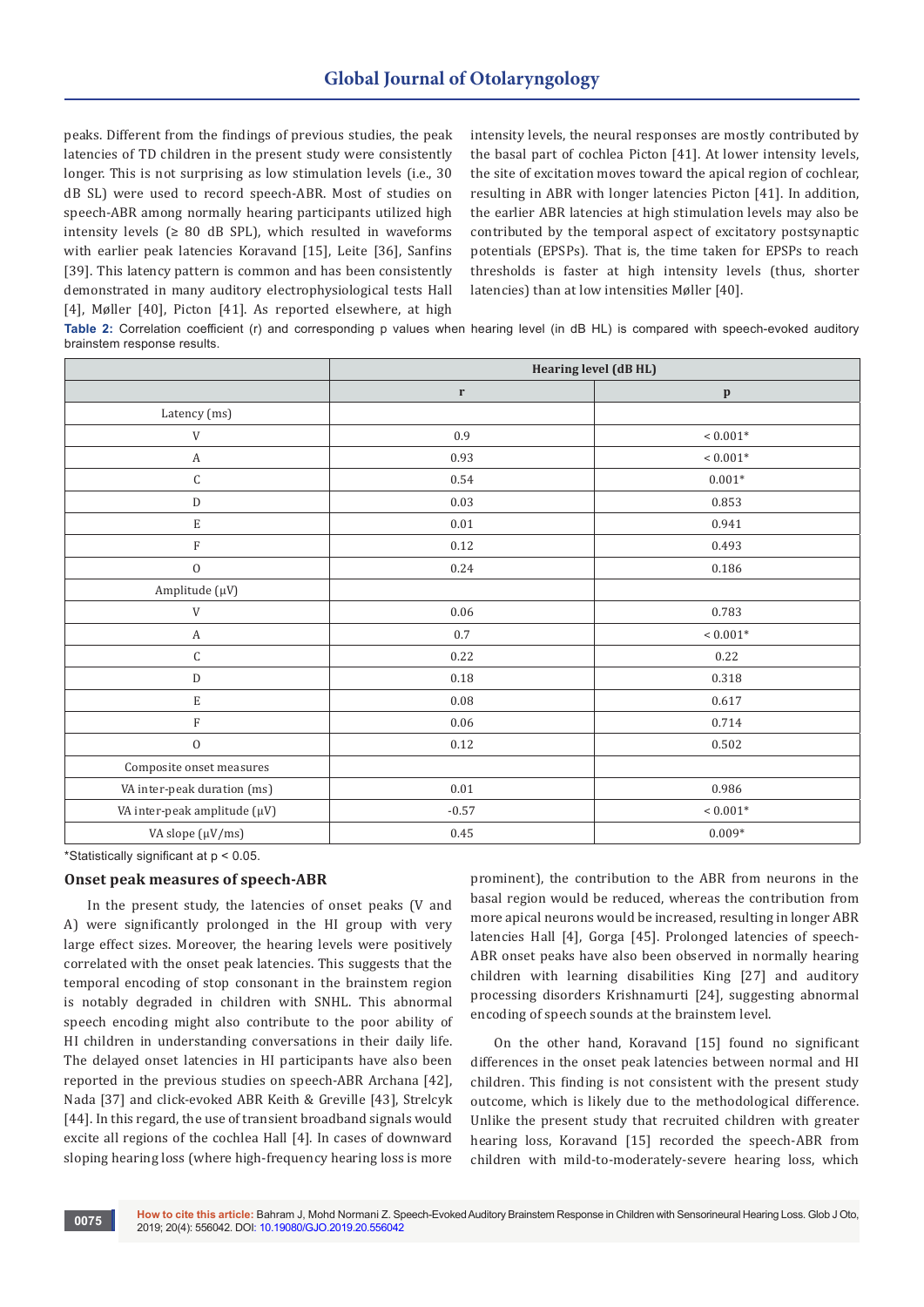resulted in shorter onset peak latencies. It is generally agreed that as the hearing level increases, the absolute latencies of ABR increases Hall [4], Hyde [46]. It is worth noting that the onset peak latencies of HI children found in Koravand et al.'s study were comparable to normal values. This is not surprising as at high intensity levels, absolute latencies of ABR tend to fall within the normal limits, particularly for audiograms with downward sloping patterns Galambos & Hecox [47], Gorga [45], Hall [4], Keith & Greville [43]. In the field of auditory electrophysiology, delayed peak latencies would be typically followed by reduced peak amplitudes when testing participants with specific auditory disorders Aihara [48], Hall [4], Lin [49], Pushpalatha & Konadath [50].

However, due to the fluctuations in background of electroencephalography (EEG) activity, the peak amplitude is less stable and more variable than the peak latency, particularly for low-amplitude early latency responses Chiappa [51], Edwards [52]. In the present study, reduced amplitude in the HI group was found for peak A. The peak amplitude of ABR represents the sum of action potentials of neurons that are synchronously stimulated by transient auditory stimuli. This neural excitation is degraded in the presence of cochlear pathology, particularly when the basal region of cochlea is damaged Steinhoff [53]. Therefore, significantly lower amplitudes of peak A in HI children found in the present study are consistent with the reduced neural synchronization because of the sensory hearing loss. The significant influence of peripheral hearing loss on the amplitude of speech-ABR onset peak was not revealed in other studies Koravand [15], Nada [36], which could be due to amplitude variability or participants' characteristics (e.g., milder degree of hearing loss).

# **Composite Onset Measures of Speech-ABR**

The physiological representation of the transient segment of syllable /da/ can be further enlightened by the composite onset measures of speech-ABR including VA inter-peak duration, VA inter-peak amplitude and VA slope. In the present study, significantly lower VA inter-peak amplitudes and less steep VA slopes were noted in HI children than in TD children. Reduced VA inter-peak amplitudes in HI participants were also observed in the study by Leite [36], which are again related to the decreased neural synchronization because of the cochlear damage. As highlighted by Wible [29], the VA slope can be a useful indicator for describing the neural encoding of the onset segment of speech as it captures both the duration and the amplitude of V-to-A transition. Relative to normal children, less steep VA slopes have been consistently noted in children with learning problems Wible [29], Wible [54]. Since HI children were found to have statistically lower VA inter-peak amplitudes, the less steep VA slopes found in this group were in fact sensible. The VA inter-peak duration, on the other hand, was not influenced by the peripheral hearing loss, which is in line with the previous study outcomes Nada [37].

#### **Phoneme Transition Measure of Speech-ABR**

In speech-ABR, the consonant-to-vowel transition segment is represented by peak C. Compared to other speech-ABR peaks, peak C has the smallest amplitude and may not be present in all healthy subjects Skoe & Kraus [1]. In the present study, nevertheless, the peak C was present in all tested children. While no significant difference in amplitude was found between the groups, HI children produced statistically longer peak C latencies than TD children. This implies that the encoding of phoneme transition cue is disrupted in children with SNHL, which is consistent with the previous speech-ABR outcome Nada [37]. In view of the aforementioned finding, it is also of interest to know whether there is a link between the deficient phoneme transition encoding (as reflected by the peak C of speech-ABR) and the temporal resolution (i.e., the ability of the auditory system to detect subtle changes or "gaps" between phonemes). Behavioral gap detection tasks are typically performed to measure the temporal resolution Moore [2].

Reduced temporal resolution skills (i.e., higher gap detection thresholds) have been reported in individuals with peripheral hearing loss Fitzgibbons & Gordon-Salant [55], Glasberg [56], Mishra [57], Moore [2] and auditory processing disorders Boscariol [58], Dias [59], which may underlie their poor speech perception. In a study by Sanju [60], gap detection thresholds and speech-ABR results were compared between young and middle-aged adults with normal hearing. As reported, significant differences in the test results were found between the two age groups. On the other hand, no significant correlations were observed between gap detection thresholds and speech-ABR results (peak V latency and FFR amplitude), suggesting that the auditory stimuli might be encoded differently by the two measures. The peak C of speech-ABR, however, was not analyzed and discussed in this study. Further research is therefore warranted to determine whether there is a significant relation between the peak C of speech-ABR and the gap detection ability, particularly when testing participants with compromised auditory functions.

# **Sustained FFR measures of speech-ABR**

In the speech-ABR testing elicited by the consonant-vowel speech syllable, the sustained FFR peaks (D, E and F) represent the phase-locked neural encoding of the steady state vowel Skoe & Kraus [1]. While the influence of peripheral hearing loss on the onset peaks of speech-ABR was robustly noted in the present study, no significant differences in FFR results were found between HI and TD children. The insignificant effect of hearing loss on the sustained peaks of speech-ABR has also been reported in the previous studies Leite [36], Nada [37] and there are several possible reasons for this. First, intact peripheral and central auditory pathways contribute to the robustness of speech-ABR. The onset, severity and type of hearing loss may affect speech-ABR results. All HI children participated in the present study had better hearing thresholds at low frequencies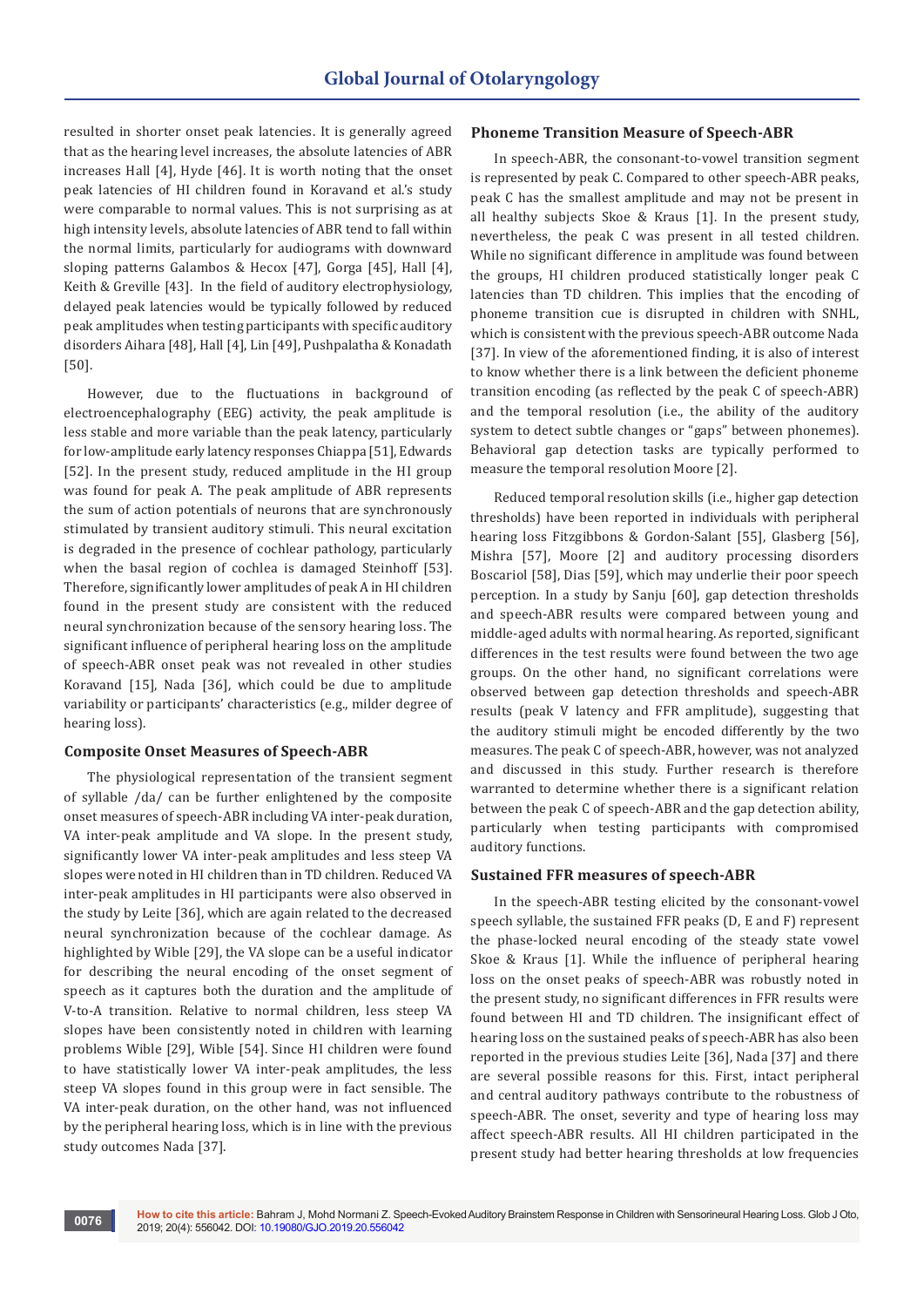(i.e., downward sloping audiometric patterns). Therefore, if compared to the high-frequency consonant perception, the vowel segment of speech syllable would be perceived more clearly and with better audibility, resulting in discernible FFR peaks.

Second, since the transient and sustained segments of the speech syllable might be encoded differently (by distinct neural mechanisms within the brainstem region) Akhoun [61], Hoormann [62], Kraus & Nicol [63], Russo [64], the influence of peripheral hearing loss on these speech elements would also be different. Russo [64] recorded speech-ABR to a repetitive 40-ms speech syllable /da/ from normally hearing children (n = 38, aged 8 to 12 years) in quiet and in noisy conditions. In the quiet environment, while significant correlations were found between the onset peaks, the sustained FFR measures were not related to each other and had no correlation with the onset peaks. Moreover, when the speech-ABR was recorded in the presence of noise, the onset responses were severely affected but the FFR features remained unaltered. When recording speech-ABR to speech syllable /ba/ in normally hearing adults, Akhoun [61] found that the onset and FFR features of speech-ABR were affected differently by the intensity level. Taken together, these findings suggest that there are two distinct neural streams (within the same pathway) for encoding the transient and sustained segments of speech sounds Kraus & Nicol [63]. In the study by Nada [37] that compared speech-ABR results between healthy and SNHL adults, while the latencies of onset peaks were statistically longer in the SNHL group, the FFR results were comparable between the two groups.

They then concluded that the neural phase locking to fundamental frequency and its harmonics was not influenced by the peripheral hearing loss, which is in line with the present study outcomes. Different from the present study outcomes and previous reports Leite [36], Nada [37], Koravand [15] found the latencies of FFR peaks (D and E) to be significantly delayed in hearing-impaired children than in the control group. Other speech-ABR peaks (including peak F of FFR), on the other hand, were not influenced by the hearing loss. Moreover, the amplitude of peak O was found to be consistently larger in the hearing-impaired group. The exact reasons for the discrepancies between the results are unknown and further large-scale research is warranted to provide more concrete evidence of these aspects of speech-ABR. In the present study, latencies and amplitudes of peak O were found to be comparable between TD and HI children. This implies that the neural encoding of the end of vowel is unaffected by hearing loss, which is line with the previous speech-ABR findings Leite [36], Nada [37].

#### **Stimulation level issues**

It is worth noting that the present study recorded speech-ABR at a similar low sensation level (i.e., 30 dB SL) as an effort to obtain an "equal" level of stimulation for both TD and HI groups. By considering the maximum output limit of the ABR

device (around 100 dB nHL) and the maximum hearing levels of hearing-impaired participants (around 70 dB HL), the stimulation level was therefore set at 30 dB SL. Previous speech-ABR studies involving hearing-impaired participants used intensity levels between 80-95 dB sound pressure level (SPL) Abd El-Ghaffar [65], Anderson [35], Leite [36], Koravand [15]. Regarding the intensity level for speech-ABR recording, there is a concern whether the stimulus level should be presented in dB SPL or in dB SL when testing hearing-impaired individuals. When comparisons are made between normal and hearing-impaired listeners, the stimulus presentation at the same SL may result in higher absolute levels perceived by HI participants, leading to unequal (i.e., better) results Lewis [66]. In a study by Lewis [66] that recorded tone-evoked ABR in normal and mild-to-moderate hearing-impaired adults, significantly earlier wave V latencies were reported in the hearing-impaired group when the tonebursts were presented at similar SLs. In contrast, both groups produced similar wave V latencies with the use of equivalent SPLs in recording ABR.

The earlier ABR latencies in sensory hearing-impaired individuals when the tone bursts were presented at similar SLs can be explained by several factors including decreased cochlear filter build-up time, reduced cochlear amplifier gain and broadened auditory filters Lewis [66]. In the present study, the stimulus presentation at a similar SL in recording speech-ABR was considered appropriate to obtain the desired results. Different from Lewis et al.'s study (that used tone bursts to record ABR), the present study recorded speech-ABR using the speech syllable /da/ and thus, the findings would be different. In fact, since the HI children in the present study had greater hearing loss, the latencies of onset peaks were in fact delayed (not earlier) compared to that of the TD group [67-70].

## **Study Limitations**

The present study is not without limitations. The size of sample was modest and perhaps more favorable outcomes would be obtained if more children could be recruited. Furthermore, the data were gathered from children of a limited age range (4 to 9 years) and different study findings might be obtained if different age groups are tested. In this respect, it is of interest to see how the brainstem encoding of speech cues is affected by hearing loss in younger children  $(≤ 3$  years of age) and this is subject to further research [71-75].

#### **Conclusion**

In the present study, the brainstem encoding of speech syllable /da/ was compared between children with moderately severe SNHL and their age-matched normal peers by means of speech-ABR testing. As revealed, the neural encoding of steady-state vowel was unaffected by hearing loss. In contrast, the brainstem encoding of transient and phoneme transition segments of speech syllable was significantly disrupted in HI children. Nevertheless, since the differences in speech-ABR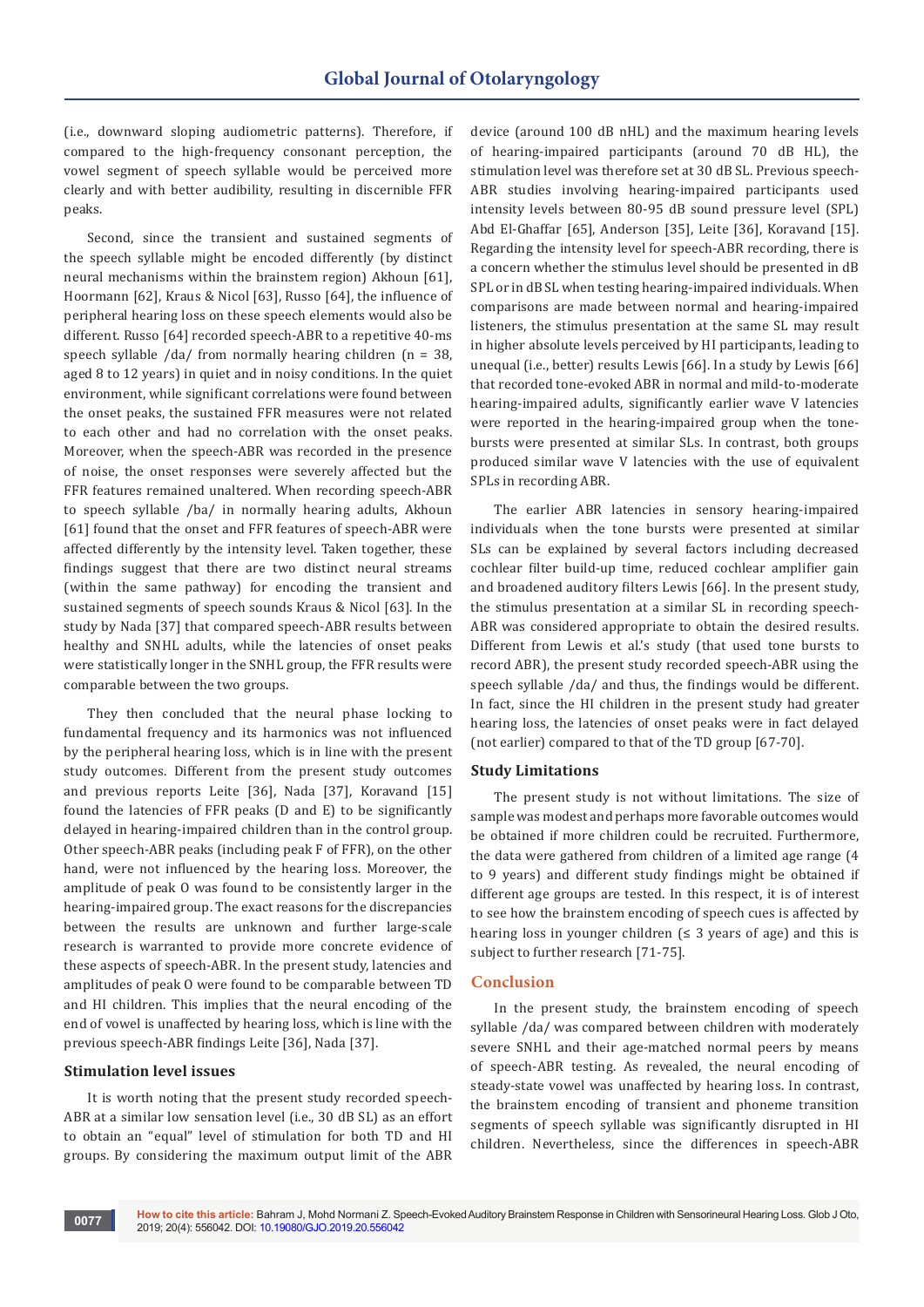results between the two groups can be very large (e.g., effect size of 6.10 for peak A latency), it remains puzzling whether the encoding deficits can also be due to compromised neural functions (conditions similar to learning-impaired children) rather than solely caused by peripheral hearing loss. Further research is therefore warranted to shed light on this issue. The present study findings may also provide insight into essential speech elements that require a "special" focus when developing an effective auditory training protocol for children with moderately severe hearing loss. Moreover, since the sustained FFR components are unaffected by hearing loss, the usefulness of speech-ABR can be further expanded by studying multi-handicapped children (those with peripheral hearing loss and auditory brainstem deficits). For example, it is of interest to know whether speech-ABR is useful as an objective tool in distinguishing between hearing-impaired children, and those with peripheral hearing loss and central auditory deficits (that compromise the encoding of sustained speech segment). This diagnostic aspect of speech-ABR is subject to further research [76-78].

# **Acknowledgement**

This work was supported by Research University (RU) Grant (1001/PPSK/812114), University Sains Malaysia. The authors were grateful to all children and their respected parents for the ongoing cooperation during the data collection process.

# **References**

- 1. [Skoe E, Kraus N \(2010\) Auditory brain stem response to complex](https://www.ncbi.nlm.nih.gov/pubmed/20084007)  [sounds: A tutorial. Ear Hear 31\(3\): 302-324.](https://www.ncbi.nlm.nih.gov/pubmed/20084007)
- 2. Moore BC J (1998) Cochlear Hearing Loss. Whurr Publishers Ltd, London, UK.
- 3. [Northern JL, Downs MP \(2014\) Hearing in Children, sixth ed. San Di](https://psycnet.apa.org/record/2014-09658-000)[ego, CA, Plural Publishing, US.](https://psycnet.apa.org/record/2014-09658-000)
- 4. Greenberg S (1980) Neural Temporal Coding of Pitch and Vowel Quality: Human Frequency-Following Response Studies of Complex Signals. Los Angeles, CA: Phonetics Laboratory, Department of Linguistics, UCLA. Hall JW (2007). New Handbook of Auditory Evoked Responses. Boston: Pearson.
- 5. [Koravand A, Jutras B, Lassonde B \(2013\) Auditory event related po](https://www.ncbi.nlm.nih.gov/pubmed/23485368)[tentials in children with peripheral hearing loss. Clin Neurophysiol](https://www.ncbi.nlm.nih.gov/pubmed/23485368)  [124\(7\): 1439-1447.](https://www.ncbi.nlm.nih.gov/pubmed/23485368)
- 6. [Sharma A, Glick H, Deeves E, Duncan E \(2015\) The P1 biomarker for](https://www.ncbi.nlm.nih.gov/pubmed/27688594)  [assessing cortical maturation in pediatric hearing loss: a review. Otori](https://www.ncbi.nlm.nih.gov/pubmed/27688594)[nolaringologia 65\(4\): 103-114.](https://www.ncbi.nlm.nih.gov/pubmed/27688594)
- 7. [Studer Eichenberger E, Studer Eichenberger F, Koenig T \(2016\) Sta](https://pdfs.semanticscholar.org/72cf/b442e02fdb27580c942f1f8ac43fcc3eecf8.pdf)[tistical learning, syllable processing, and speech production in healthy](https://pdfs.semanticscholar.org/72cf/b442e02fdb27580c942f1f8ac43fcc3eecf8.pdf)  [hearing and hearing-impaired preschool children: a mismatch negativ](https://pdfs.semanticscholar.org/72cf/b442e02fdb27580c942f1f8ac43fcc3eecf8.pdf)[ity study. Ear Hear 37: 57-71.](https://pdfs.semanticscholar.org/72cf/b442e02fdb27580c942f1f8ac43fcc3eecf8.pdf)
- 8. [Nash Kille A, Sharma A \(2014\) Inter-trial coherence as a marker of cor](https://www.ncbi.nlm.nih.gov/pubmed/24360131)[tical phase synchrony in children with sensorineural hearing loss and](https://www.ncbi.nlm.nih.gov/pubmed/24360131)  [auditory neuropathy spectrum disorder fitted with hearing aids and](https://www.ncbi.nlm.nih.gov/pubmed/24360131)  [cochlear implants. Clin Neurophysiol 125\(7\): 1459-1470.](https://www.ncbi.nlm.nih.gov/pubmed/24360131)
- 9. [Yang FF, Mc Pherson B, Shu H, Xiao Y \(2012\) Central auditory nervous](https://www.ncbi.nlm.nih.gov/pubmed/22079239)  [system dysfunction in infants with non-syndromic cleft lip and/or pal](https://www.ncbi.nlm.nih.gov/pubmed/22079239)[ate. Int J Pediatr Otorhinolaryngol 76\(1\): 82-89.](https://www.ncbi.nlm.nih.gov/pubmed/22079239)
- 10. [Anwar A, Singleton A, Fang Y, Wang B, Shapiro W, et al. \(2017\) The val](https://www.ncbi.nlm.nih.gov/pubmed/28964288)[ue of intraoperative EABRs in auditory brainstem implantation. Int J](https://www.ncbi.nlm.nih.gov/pubmed/28964288)  [Pediatr Otorhinolaryngol 101: 158-163.](https://www.ncbi.nlm.nih.gov/pubmed/28964288)
- 11. [Koohi N, Vickers, DA, Lakshmanan R, Chandrashekar H, Werring DJ](https://www.ncbi.nlm.nih.gov/pubmed/28590894)  [\(2017\) Hearing characteristics of stroke patients: prevalence and char](https://www.ncbi.nlm.nih.gov/pubmed/28590894)[acteristics of hearing impairment and auditory processing disorders in](https://www.ncbi.nlm.nih.gov/pubmed/28590894)  [stroke patients. J Am Acad Audiol 28\(6\): 491-505.](https://www.ncbi.nlm.nih.gov/pubmed/28590894)
- 12. [Birkent ÖF, Karlıdağ T, Başar F, Yalçın Ş, Kaygusuz I, et al. \(2017\) Evalu](https://www.ncbi.nlm.nih.gov/pubmed/27819648)[ation of the relationship between the air-bone gap and prolonged ABR](https://www.ncbi.nlm.nih.gov/pubmed/27819648)  [latencies in mixed-type hearing loss. J Int Adv Otol 13\(1\): 88-92.](https://www.ncbi.nlm.nih.gov/pubmed/27819648)
- 13. [Cobb KM, Stuart A \(2016\) Neonate auditory brainstem responses to](https://www.ncbi.nlm.nih.gov/pubmed/27556529)  [CE-Chirp and CE-Chirp octave band stimuli I: versus click and tone](https://www.ncbi.nlm.nih.gov/pubmed/27556529)  [burst stimuli. Ear Hear 37\(6\): 710-723.](https://www.ncbi.nlm.nih.gov/pubmed/27556529)
- 14. [Prendergast G, Guest H, Munro KJ, Kluk K, Leger A, et al. \(2017\) Effects](https://www.ncbi.nlm.nih.gov/pubmed/27816499)  [of noise exposure on young adults with normal audiograms I: Electro](https://www.ncbi.nlm.nih.gov/pubmed/27816499)[physiology. Hear Res 344: 68-81.](https://www.ncbi.nlm.nih.gov/pubmed/27816499)
- 15. [Koravand A, Al Osman R, Rivest V \(2017\) Speech-evoked auditory](https://www.ncbi.nlm.nih.gov/pubmed/28688560)  [brainstem responses in children with hearing loss. Int J Pediatr Oto](https://www.ncbi.nlm.nih.gov/pubmed/28688560)[rhinolaryngol 99: 24-29.](https://www.ncbi.nlm.nih.gov/pubmed/28688560)
- 16. [Dhar S, Abel R, Hornickel J, Nicol T, Skoe E, et al. \(2009\) Exploring the](https://www.ncbi.nlm.nih.gov/pubmed/19346159)  [relationship between physiological measures of cochlear and brain](https://www.ncbi.nlm.nih.gov/pubmed/19346159)[stem function. Clin Neurophysiol 120\(5\): 959-966.](https://www.ncbi.nlm.nih.gov/pubmed/19346159)
- 17. [Song JH, Banai K, Russo NM, Kraus N \(2006\) On the relationship be](https://www.ncbi.nlm.nih.gov/pubmed/16675898)[tween speech- and nonspeech-evoked auditory brainstem responses.](https://www.ncbi.nlm.nih.gov/pubmed/16675898)  [Audiol Neurootol 11\(4\): 233-241.](https://www.ncbi.nlm.nih.gov/pubmed/16675898)
- 18. [Ahadi M, Pourbakht A, Jafari AH, Jalaie S \(2014\) Effects of stimulus pre](https://www.ncbi.nlm.nih.gov/pubmed/24506562)[sentation mode and subcortical laterality in speech-evoked auditory](https://www.ncbi.nlm.nih.gov/pubmed/24506562)  [brainstem responses. Int J Audiol 53\(4\): 243-249.](https://www.ncbi.nlm.nih.gov/pubmed/24506562)
- 19. [Uppunda AK, Bhat J, D'costa PE, Raj M, Kumar K \(2015\) Binaural inter](https://www.ncbi.nlm.nih.gov/pubmed/26380999)[action component in speech evoked auditory brainstem responses. J](https://www.ncbi.nlm.nih.gov/pubmed/26380999)  [Int Adv Otol 11\(2\): 114-117.](https://www.ncbi.nlm.nih.gov/pubmed/26380999)
- 20. [Chandrasekaran B, Hornickel J, Skoe E \(2009\) Context dependent en](https://www.ncbi.nlm.nih.gov/pubmed/19914180)[coding in the human auditory brainstem relates to hearing speech in](https://www.ncbi.nlm.nih.gov/pubmed/19914180)  [noise: Implications for developmental dyslexia. Neuron 64\(3\): 311-](https://www.ncbi.nlm.nih.gov/pubmed/19914180) [319.](https://www.ncbi.nlm.nih.gov/pubmed/19914180)
- 21. [Cunningham J, Nicol T, Zecker SG, Bradlow A, Kraus N \(2001\) Neurobi](https://www.ncbi.nlm.nih.gov/pubmed/11336890)[ologic responses to speech in noise in children with learning problems:](https://www.ncbi.nlm.nih.gov/pubmed/11336890)  [Deficits and strategies for improvement. Clin Neurophysiol 112\(5\):](https://www.ncbi.nlm.nih.gov/pubmed/11336890)  [758-767.](https://www.ncbi.nlm.nih.gov/pubmed/11336890)
- 22. [Hornickel J, Skoe E, Nicol T, Zecker S, Kraus N \(2009\) Subcortical dif](https://www.ncbi.nlm.nih.gov/pubmed/19617560)[ferentiation of stop consonants relates to reading and speech-in-noise](https://www.ncbi.nlm.nih.gov/pubmed/19617560)  [perception. Proc Natl Acad Sci USA 106\(31\): 13022-13027.](https://www.ncbi.nlm.nih.gov/pubmed/19617560)
- 23. [Filippini R, Befi Lopes, DM, Schochat E \(2012\) Efficacy of auditory](https://www.ncbi.nlm.nih.gov/pubmed/23006808)  [training using the auditory brainstem response to complex sounds:](https://www.ncbi.nlm.nih.gov/pubmed/23006808)  [auditory processing disorder and specific language impairment. Folia](https://www.ncbi.nlm.nih.gov/pubmed/23006808)  [Phoniatr Logop 64\(5\): 217-226.](https://www.ncbi.nlm.nih.gov/pubmed/23006808)
- 24. [Krishnamurti S, Forrester J, Rutledge C, Holmes GW \(2013\) A case](https://www.ncbi.nlm.nih.gov/pubmed/23357780)  [study of the changes in the speech-evoked auditory brainstem re](https://www.ncbi.nlm.nih.gov/pubmed/23357780)[sponse associated with auditory training in children with auditory](https://www.ncbi.nlm.nih.gov/pubmed/23357780)  [processing disorders. Int J Pediatr Otorhinolaryngol 77\(4\): 594-604.](https://www.ncbi.nlm.nih.gov/pubmed/23357780)
- 25. [Russo NM, Nicol TG, Zecker S, Hayes EA, Kraus N \(2005\) Auditory](https://www.ncbi.nlm.nih.gov/pubmed/15474654)  [training improves neural timing in the human brainstem. Behav Brain](https://www.ncbi.nlm.nih.gov/pubmed/15474654)  [Res 156\(1\): 95-103.](https://www.ncbi.nlm.nih.gov/pubmed/15474654)
- 26. [Song JH, Skoe E, Wong PC, Kraus N \(2008\) Plasticity in the adult human](https://www.ncbi.nlm.nih.gov/pubmed/18370594)  [auditory brainstem following short-term linguistic training. J Cogn](https://www.ncbi.nlm.nih.gov/pubmed/18370594)  [Neurosci 20\(10\): 1892-1902.](https://www.ncbi.nlm.nih.gov/pubmed/18370594)
- 27. King [C, Warrier CM, Hayes E, Kraus N \(2002\) Deficits in auditory brain](https://www.ncbi.nlm.nih.gov/pubmed/11825683)stem pathway encoding of speech [sounds in children with learning](https://www.ncbi.nlm.nih.gov/pubmed/11825683)  [problems. Neurosci Lett 319\(2\): 111-115.](https://www.ncbi.nlm.nih.gov/pubmed/11825683)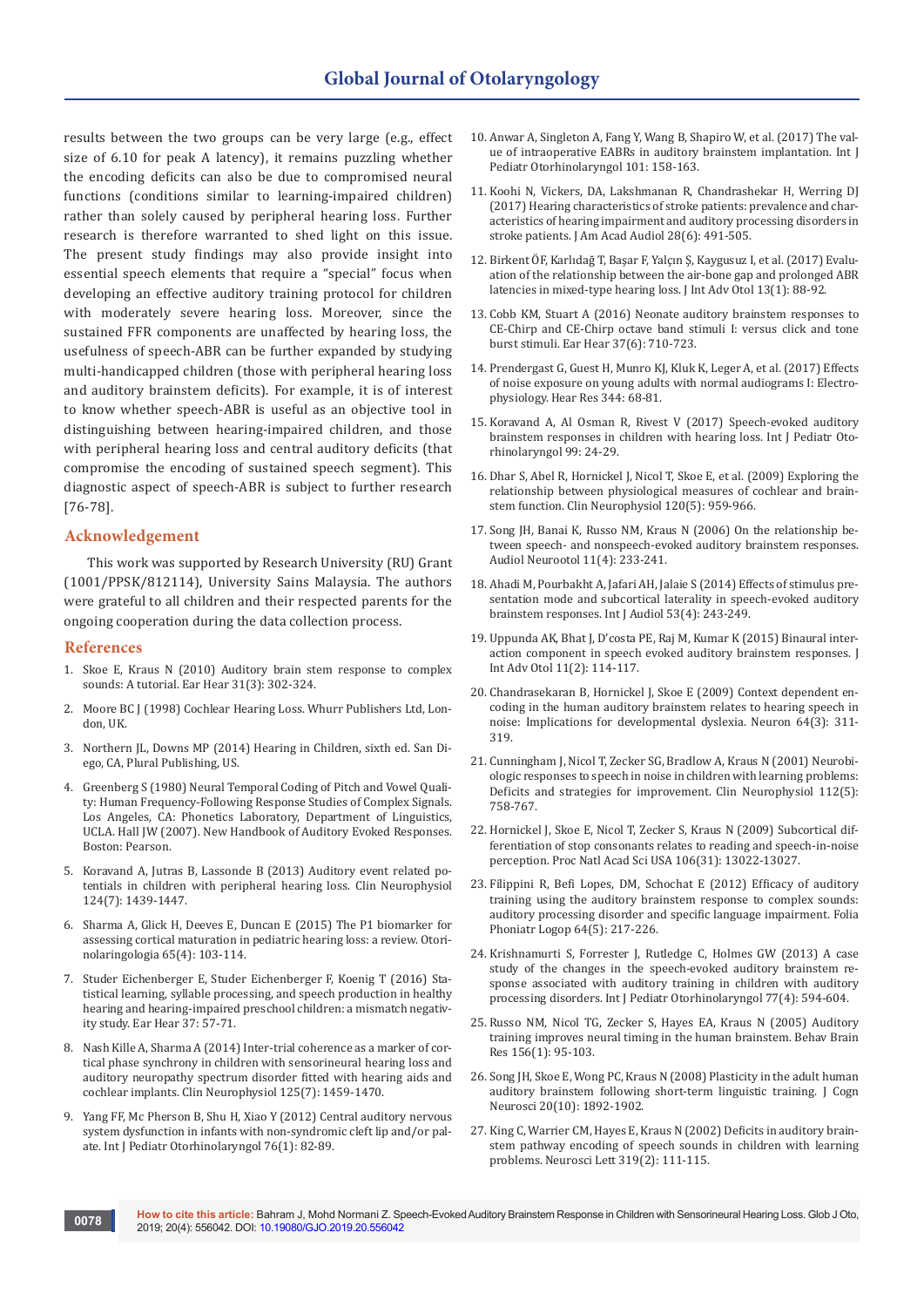- 28. [Sanfins MD, Borges LR, Ubiali T, Colella Santos MF \(2017\) Speech audi](https://www.ncbi.nlm.nih.gov/pubmed/26631329)[tory brainstem response \(speech ABR\) in the differential diagnosis of](https://www.ncbi.nlm.nih.gov/pubmed/26631329)  [scholastic difficulties. Braz J Otorhinolaryngol 83\(1\): 112-116.](https://www.ncbi.nlm.nih.gov/pubmed/26631329)
- 29. [Wible B, Nicol T, Kraus N \(2004\) Atypical brainstem representation](https://www.ncbi.nlm.nih.gov/pubmed/15294388)  [of onset and formant structure of speech sounds in children with lan](https://www.ncbi.nlm.nih.gov/pubmed/15294388)[guage-based learning problems. Biol Psychol 67\(3\): 299-317.](https://www.ncbi.nlm.nih.gov/pubmed/15294388)
- 30. [Gonçalves IC, Wertzner HF, Samelli AG \(2011\) Speech and non-speech](http://www.scielo.br/scielo.php?script=sci_arttext&pid=S1807-59322011000200019)  [processing in children with phonological disorders: an electrophysio](http://www.scielo.br/scielo.php?script=sci_arttext&pid=S1807-59322011000200019)[logical study. Clinics \(Sao Paulo\) 66\(2\): 293-298.](http://www.scielo.br/scielo.php?script=sci_arttext&pid=S1807-59322011000200019)
- 31. [Jafari Z, Malayeri S, Rostami R \(2015\) Subcortical encoding of speech](https://www.sciencedirect.com/science/article/abs/pii/S1388245714003186)  [cues in children with attention deficit hyperactivity disorder. Clin Neu](https://www.sciencedirect.com/science/article/abs/pii/S1388245714003186)[rophysiol 126\(2\): 325-332.](https://www.sciencedirect.com/science/article/abs/pii/S1388245714003186)
- 32. [Russo N, Nicol T, Trommer B \(2009\) Brainstem transcription of speech](https://www.ncbi.nlm.nih.gov/pubmed/19635083)  [is disrupted in children with autism spectrum disorders. Dev Sci 12\(4\):](https://www.ncbi.nlm.nih.gov/pubmed/19635083)  [557-567.](https://www.ncbi.nlm.nih.gov/pubmed/19635083)
- 33. [Elkabariti RH, Khalil LH, Husein R, \(2014\) Speech evoked auditory](https://www.ncbi.nlm.nih.gov/pubmed/24890007)  [brainstem response findings in children with epilepsy. Int J Pediatr](https://www.ncbi.nlm.nih.gov/pubmed/24890007)  [Otorhinolaryngol 78\(8\): 1277-1280.](https://www.ncbi.nlm.nih.gov/pubmed/24890007)
- 34. [Tahaei AA, Ashayeri H, Pourbakht A, Kamali M \(2014\) Speech evoked](https://www.ncbi.nlm.nih.gov/pubmed/25215262)  [auditory brainstem response in stuttering. Scientifica \(Cairo\) 2014:](https://www.ncbi.nlm.nih.gov/pubmed/25215262)  [328646.](https://www.ncbi.nlm.nih.gov/pubmed/25215262)
- 35. [Anderson S, Parbery Clark A, White Schwoch T, Drehobl S, Kraus N](https://www.ncbi.nlm.nih.gov/pubmed/23654406)  [\(2013\) Effects of hearing loss on the subcortical representation of](https://www.ncbi.nlm.nih.gov/pubmed/23654406)  [speech cues. J Acoust Soc Am 133\(5\): 3030-3038.](https://www.ncbi.nlm.nih.gov/pubmed/23654406)
- 36. Leite RA, Magliaro FCL, Raimundo JC, (2016) Effect of hearing aids use on speech stimulus decoding through speech-evoked ABR. Brazilian Journal of Otorhinolaryngology.
- 37. [Nada NM, Kolkaila EA, Gabr TA, Trandil H, El Mahallawi, et al. \(2016\)](https://www.sciencedirect.com/science/article/pii/S2090074016300020)  [Speech auditory brainstem response audiometry in adults with senso](https://www.sciencedirect.com/science/article/pii/S2090074016300020)[rineural hearing loss. Egyptian Journal of Ear, Nose, Throat and Allied](https://www.sciencedirect.com/science/article/pii/S2090074016300020)  [Sciences 17\(2\): 87-94.](https://www.sciencedirect.com/science/article/pii/S2090074016300020)
- 38. [Kraemer HC, Morgan G, Leech N, Gliner JA, Vaske JJ \(2003\) Measures of](https://www.ncbi.nlm.nih.gov/pubmed/14627890)  [clinical significance. J Am Acad Child Adolesc Psychiatry 42\(12\): 1524-](https://www.ncbi.nlm.nih.gov/pubmed/14627890) [1529.](https://www.ncbi.nlm.nih.gov/pubmed/14627890)
- 39. [Sanfins MD, Borges LR, Ubiali T, Donadon C, Diniz Hein TA, et al. \(2016\)](https://www.ncbi.nlm.nih.gov/pubmed/27729117)  [Speech-evoked brainstem response in normal adolescent and children](https://www.ncbi.nlm.nih.gov/pubmed/27729117)  [speakers of Brazilian Portuguese. Int J Pediatr Otorhinolaryngol 90:](https://www.ncbi.nlm.nih.gov/pubmed/27729117)  [12-19.](https://www.ncbi.nlm.nih.gov/pubmed/27729117)
- 40. [Møller AR \(1981\) Latency in the ascending auditory pathway deter](https://www.ncbi.nlm.nih.gov/pubmed/6258729)[mined using continuous sounds: Comparison between transient and](https://www.ncbi.nlm.nih.gov/pubmed/6258729)  [envelope latency. Brain Res 207\(1\): 184-188.](https://www.ncbi.nlm.nih.gov/pubmed/6258729)
- 41. [Picton TW, Stapells DR, Campbell KB \(1981\) Auditory evoked poten](https://www.ncbi.nlm.nih.gov/pubmed/7026799)[tials from the human cochlea and brainstem. J Otolaryngol Suppl 9:](https://www.ncbi.nlm.nih.gov/pubmed/7026799)  [1-41.](https://www.ncbi.nlm.nih.gov/pubmed/7026799)
- 42. [Archana G, Kishan MM, Kumar V \(2015\) Latency-intensity function of](http://www.indianjotol.org/article.asp?issn=0971-7749;year=2015;volume=21;issue=4;spage=254;epage=259;aulast=Archana)  [speech evoked auditory brainstem responses in individuals with mod](http://www.indianjotol.org/article.asp?issn=0971-7749;year=2015;volume=21;issue=4;spage=254;epage=259;aulast=Archana)[erate sensory neural hearing loss. Indian J Otol 21\(4\): 254-259.](http://www.indianjotol.org/article.asp?issn=0971-7749;year=2015;volume=21;issue=4;spage=254;epage=259;aulast=Archana)
- 43. [Keith WJ, Greville KA \(1987\) Effects of audiometric configuration on](https://www.ncbi.nlm.nih.gov/pubmed/3556811)  [the auditory brainstem response. Ear Hear 8\(1\): 49-55.](https://www.ncbi.nlm.nih.gov/pubmed/3556811)
- 44. [Strelcyk O, Christoforidis D, Dau T \(2009\) Relation between de](https://www.ncbi.nlm.nih.gov/pubmed/19813802)[rived-band auditory brainstem response latencies and behavioral fre](https://www.ncbi.nlm.nih.gov/pubmed/19813802)[quency selectivity. J Acoust Soc Am 126\(4\): 1878-1888.](https://www.ncbi.nlm.nih.gov/pubmed/19813802)
- 45. Gorga MP, Reiland JK, Beauchaine KA (1985) Auditory brainstem responses in a case of high-frequency conductive hearing loss. J Speech Hear Disord 50: 346-350.
- 46. Hyde M (1985) Effect of cochlear lesions on the ABR. In J Jacobson (Eds.), The Auditory Brainstem Response. San Diego: College Hill Press pp. 133-146.
- 47. [Galambos R, Hecox KE \(1978\) Clinical applications of the auditory](https://www.ncbi.nlm.nih.gov/pubmed/733255)  [brain stem response. Otolaryngol Clin North Am 11\(3\): 709-722.](https://www.ncbi.nlm.nih.gov/pubmed/733255)
- 48. Aihara N, Murakami S, Takemura K (2013) Interaural difference of wave V predicting postoperative hearing in Gardner-Robertson Class II acoustic neuroma patients. J Neurol Surg B Skull Base 74(5): 274-278.
- 49. [Lin HC, Chou YC, Wang C, Hung LW, Shih CP, et al. \(2017\) Correlation](https://www.ncbi.nlm.nih.gov/pubmed/28159388)  [between auditory brainstem response and hearing prognosis in idio](https://www.ncbi.nlm.nih.gov/pubmed/28159388)[pathic sudden sensorineural hearing loss patients. Auris Nasus Larynx](https://www.ncbi.nlm.nih.gov/pubmed/28159388)  [44\(6\): 678-684.](https://www.ncbi.nlm.nih.gov/pubmed/28159388)
- 50. [Pushpalatha, ZV, Konadath S \(2016\) Auditory brainstem responses for](https://www.ncbi.nlm.nih.gov/pubmed/27762255)  [click and CE-chirp stimuli in individuals with and without occupation](https://www.ncbi.nlm.nih.gov/pubmed/27762255)[al noise exposure. Noise Health 18\(84\): 260-265.](https://www.ncbi.nlm.nih.gov/pubmed/27762255)
- 51. [Chiappa KH, Gladstone KJ, Young RR \(1979\) Brainstem auditory](https://www.ncbi.nlm.nih.gov/pubmed/420627)  [evoked responses: studies of waveform variations in 50 normal human](https://www.ncbi.nlm.nih.gov/pubmed/420627)  [subjects. Arch Neurol 36\(2\): 81-87.](https://www.ncbi.nlm.nih.gov/pubmed/420627)
- 52. [Edwards RM, Buchwald JS, Tanguay PE \(1982\) Sources of variability in](https://www.sciencedirect.com/science/article/abs/pii/0013469482900189)  [auditory brain stem evoked potential measures over time. Electroen](https://www.sciencedirect.com/science/article/abs/pii/0013469482900189)[ceph Clin Neurophysiol 53\(2\): 125-132.](https://www.sciencedirect.com/science/article/abs/pii/0013469482900189)
- 53. [Steinhoff HJ, Böhnke F, Janssen T \(1988\) Click ABR intensity-latency](https://link.springer.com/article/10.1007/BF00464627)  [characteristics in diagnosing conductive and cochlear hearing losses.](https://link.springer.com/article/10.1007/BF00464627)  [Arch Otorhinolaryngol 245\(5\): 259-265.](https://link.springer.com/article/10.1007/BF00464627)
- 54. [Wible B, Nicol T, Kraus N \(2005\) Correlation between brainstem and](https://www.ncbi.nlm.nih.gov/pubmed/15634732)  [cortical auditory processes in normal and language-impaired children.](https://www.ncbi.nlm.nih.gov/pubmed/15634732)  [Brain 128\(Pt2\): 417-423.](https://www.ncbi.nlm.nih.gov/pubmed/15634732)
- 55. [Fitzgibbons PJ, Gordon Salant S \(1987\) Minimum stimulus levels for](https://www.ncbi.nlm.nih.gov/pubmed/3584691)  [temporal gap resolution in listeners with sensorineural hearing loss. J](https://www.ncbi.nlm.nih.gov/pubmed/3584691)  [Acoust Soc Am 81\(5\): 1542-1545.](https://www.ncbi.nlm.nih.gov/pubmed/3584691)
- 56. [Glasberg BR, Moore BC, Bacon SP \(1987\) Gap detection and masking in](https://www.ncbi.nlm.nih.gov/pubmed/3584692)  [hearing-impaired and normal-hearing subjects. J Acoust Soc Am 81\(5\):](https://www.ncbi.nlm.nih.gov/pubmed/3584692)  [1546-1556.](https://www.ncbi.nlm.nih.gov/pubmed/3584692)
- 57. [Mishra SK, Dey R, Davessar JL \(2015\) Temporal resolution of the nor](https://www.ncbi.nlm.nih.gov/pubmed/26197871)[mal ear in listeners with unilateral hearing impairment. J Assoc Res](https://www.ncbi.nlm.nih.gov/pubmed/26197871)  [Otolaryngol 16\(6\): 773-782.](https://www.ncbi.nlm.nih.gov/pubmed/26197871)
- 58. [Boscariol M, Guimarães CA, Hage SR, Garcia VL, Schmutzler KM, et al.](https://www.ncbi.nlm.nih.gov/pubmed/21216548)  [\(2011\) Auditory processing disorder in patients with language-learn](https://www.ncbi.nlm.nih.gov/pubmed/21216548)[ing impairment and correlation with malformation of cortical develop](https://www.ncbi.nlm.nih.gov/pubmed/21216548)[ment. Brain Dev 33\(10\): 824-831.](https://www.ncbi.nlm.nih.gov/pubmed/21216548)
- 59. [Dias KZ, Jutras B, Acrani I \(2012\) Random Gap Detection Test \(RGDT\)](https://www.ncbi.nlm.nih.gov/pubmed/22192900)  [performance of individuals with central auditory processing disorders](https://www.ncbi.nlm.nih.gov/pubmed/22192900)  [from 5 to 25 years of age. Int J Pediatr Otorhinolaryngol 76\(2\): 174-](https://www.ncbi.nlm.nih.gov/pubmed/22192900) [178.](https://www.ncbi.nlm.nih.gov/pubmed/22192900)
- 60. [Sanju H K, Bohra V, Sinha SK \(2017\) Speech evoked auditory brainstem](https://www.ncbi.nlm.nih.gov/pubmed/27885514)  [response and gap detection threshold in middle-aged individual. Eur](https://www.ncbi.nlm.nih.gov/pubmed/27885514)  [Arch Otorhinolaryngol 274\(4\): 2041-2048.](https://www.ncbi.nlm.nih.gov/pubmed/27885514)
- 61. [Akhoun I, Gallégo S, Moulin A, Ménard M, Veuillet E, et al. \(2008\) The](file://C:\Users\JP\Desktop\5.Akhoun%20I,%20Gallégo%20S,%20Moulin%20A,%20Ménard%20M,%20Veuillet%20E,%20et%20al.%20(2008)%20The%20temporal%20relationship%20between%20speech%20auditory%20brainstem%20responses%20and%20the%20acoustic%20pattern%20of%20the%20phoneme%20\ba\%20in%20normal-hearing%20adults.%20Clin%20Neurophysiol%20119(4):%20922-933.)  [temporal relationship between speech auditory brainstem respons](file://C:\Users\JP\Desktop\5.Akhoun%20I,%20Gallégo%20S,%20Moulin%20A,%20Ménard%20M,%20Veuillet%20E,%20et%20al.%20(2008)%20The%20temporal%20relationship%20between%20speech%20auditory%20brainstem%20responses%20and%20the%20acoustic%20pattern%20of%20the%20phoneme%20\ba\%20in%20normal-hearing%20adults.%20Clin%20Neurophysiol%20119(4):%20922-933.)[es and the acoustic pattern of the phoneme /ba/ in normal-hearing](file://C:\Users\JP\Desktop\5.Akhoun%20I,%20Gallégo%20S,%20Moulin%20A,%20Ménard%20M,%20Veuillet%20E,%20et%20al.%20(2008)%20The%20temporal%20relationship%20between%20speech%20auditory%20brainstem%20responses%20and%20the%20acoustic%20pattern%20of%20the%20phoneme%20\ba\%20in%20normal-hearing%20adults.%20Clin%20Neurophysiol%20119(4):%20922-933.)  [adults. Clin Neurophysiol 119\(4\): 922-933.](file://C:\Users\JP\Desktop\5.Akhoun%20I,%20Gallégo%20S,%20Moulin%20A,%20Ménard%20M,%20Veuillet%20E,%20et%20al.%20(2008)%20The%20temporal%20relationship%20between%20speech%20auditory%20brainstem%20responses%20and%20the%20acoustic%20pattern%20of%20the%20phoneme%20\ba\%20in%20normal-hearing%20adults.%20Clin%20Neurophysiol%20119(4):%20922-933.)
- 62. [Hoormann J, Falkenstein M, Hohnsbein J \(1992\) The human frequen](https://www.ncbi.nlm.nih.gov/pubmed/1618709)[cy-following response \(FFR\): normal variability and relation to the](https://www.ncbi.nlm.nih.gov/pubmed/1618709)  [click-evoked brainstem response. Hear Res 59\(2\): 179-188.](https://www.ncbi.nlm.nih.gov/pubmed/1618709)
- 63. [Kraus N, Nicol T \(2005\) Brainstem origins for cortical 'what' and](https://www.ncbi.nlm.nih.gov/pubmed/15808351)  ['where' pathways in the auditory system. Trends Neurosci 28\(4\): 176-](https://www.ncbi.nlm.nih.gov/pubmed/15808351) [181.](https://www.ncbi.nlm.nih.gov/pubmed/15808351)
- 64. [Russo N, Nicol T, Musacchia G, Nina Kraus \(2004\) Brainstem responses](https://www.ncbi.nlm.nih.gov/pmc/articles/PMC2529166/)  [to speech syllables. Clin Neurophysiol 115\(9\): 2021-2030.](https://www.ncbi.nlm.nih.gov/pmc/articles/PMC2529166/)
- 65. [Abd El Ghaffar NM, El Gharib AM, Kolkaila EA \(2017\) Speech-evoked](https://www.ncbi.nlm.nih.gov/pubmed/29022419)  [auditory brainstem response with ipsilateral noise in adults with uni](https://www.ncbi.nlm.nih.gov/pubmed/29022419)[lateral hearing loss. Acta Otolaryngol 138\(2\): 145-152.](https://www.ncbi.nlm.nih.gov/pubmed/29022419)